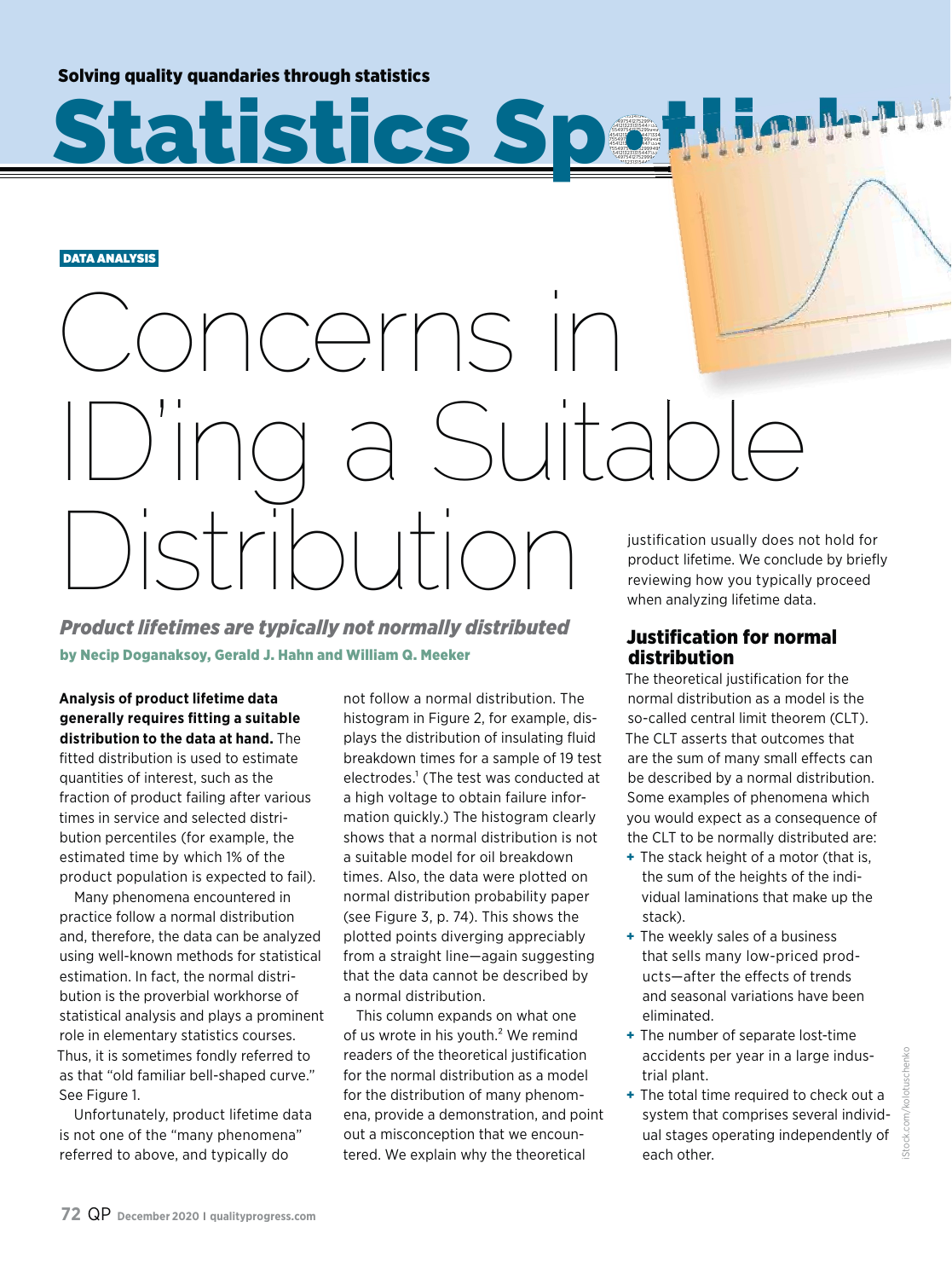#### FIGURE 1

### The standard normal distribution probability density function



### FIGURE 2

### Insulating fluid breakdown times for a sample of 19 test electrodes



Other variables that cannot be explicitly expressed as the sum, or mean, of a large number of individual variables—but whose values, nevertheless, reflect such a sum—are likely to be approximately normally distributed. Examples are the heights of American adult males, molecular velocities of a gas, scores on an intelligence test, the dimensions of parts from a manufacturing process, and random electrical noise. Instrumentation and measurement errors, also, are frequently normally distributed.

#### Demonstration

Here's an example that statisticians have used to demonstrate the CLT to a class of students:<sup>3</sup>

- **+** Each student is asked to write down the day in the month of her birthdate and those of her two closest relatives. The histogram of 90 birthdates in five-day intervals obtained by one of the authors from a class of 30 students is shown in Figure 4 (p. 75). This clearly does not resemble a bell-shaped curve. In fact, the underlying distribution is a uniform distribution with each of the intervals having an approximately equal number of observations.
- **+** Each student is now asked to average the birthdates of her two closest relatives (excluding her own birthdate). The results are displayed in five-day intervals for the entire class in Figure 5 (p. 75). This histogram shows, as expected, a higher frequency in the more central intervals than in the extremes.
- **+** Finally, each student calculates the average of all of her three birthdates, now including her own, and reports her results. These are plotted in five-day intervals in Online Figure 1, which can be found on this column's webpage at qualityprogress.com. Now you can see the approximation of a bell-shaped curve emerging. Moreover, you would expect from the CLT that the approach to normality would become more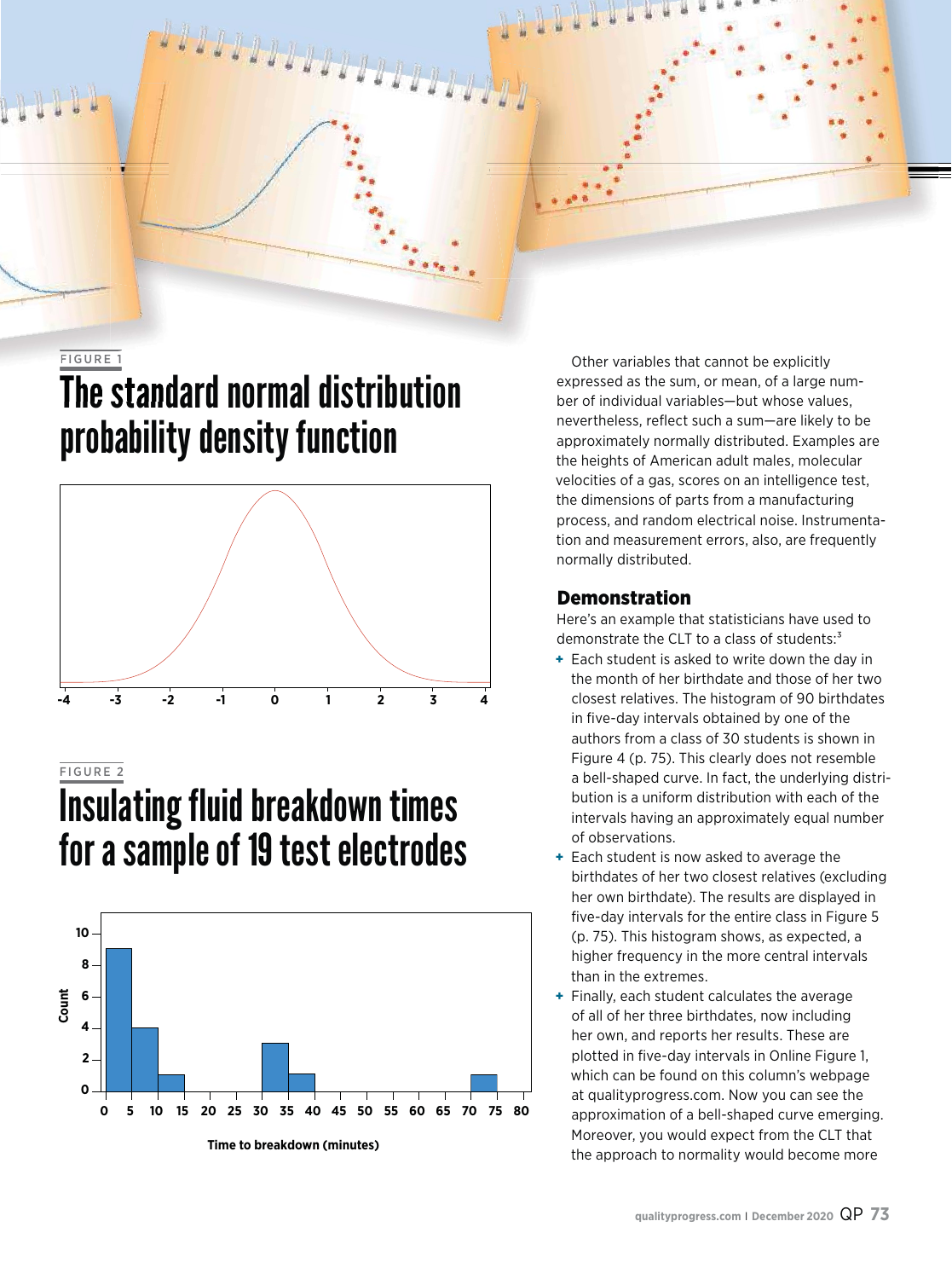#### FIGURE 3

### Normal distribution probability plot for insulating fluid breakdown times



and more evident as the sample on which each average is based is increased—as could be demonstrated by continuing the demonstration with added birthdates, beyond the three used here, for each student to include in her calculated average.

### A misconception

The CLT does not suggest that with a large sample the variable being studied will somehow become normally distributed. We have, nevertheless, seen the suggestion that, on account of the CLT, you can assume a normal distribution in making inferences about an underlying distribution even in dealing with estimates that do not involve an averaging process—such as estimating a distribution percentile or the probability of product lifetime exceeding a specified value—as long as the sample size is sufficiently large.

This interpretation of the CLT is plain wrong. The applicability of the CLT is restricted to situations that involve an averaging process—such as in constructing a confidence interval on the mean lifetime of a product—and does not apply for other situations.

### Why product lifetimes are typically not normally distributed

The CLT provides a powerful justification for the assumption of normality in many situations. Its applicability, however, is far from universal. This is because many phenomena that you may encounter in practice cannot be regarded, explicitly or implicitly, to be the sum of many small effects. Consequently, there is no reason to expect the normal distribution to apply. Product lifetime is such a phenomenon. Indeed, frequently, one or a small number of failure modes is predominant

in determining product life and their effect is not necessarily additive.

Moreover, the normal distribution is defined as running from minus infinity to plus infinity. In contrast, for many products, very short lifetimes may be likely, but negative lifetimes are impossible. You might argue that, likewise, many phenomena encountered in practice that are well described by a normal distribution cannot take on negative values. The height of humans and the time to perform a task are two examples. The mass of the distribution for these and many other phenomena, however, is sufficiently far removed from zero that this restriction is not of practical consequence. This may not be the case for lifetime data.

Also, the normal distribution is represented by a unique bell-shaped curve, as shown in Figure 1. Such symmetry is uncommon for lifetime data.

In summary, unlike the case in many other situations, the normal distribution is typically not an appropriate model for lifetime data (see the sidebar "The Lognormal Distribution").

### What to do?

Hopefully, the preceding comments have convinced you—should you have needed any convincing—of the inadequacy of the normal distribution as a model for product lifetime data. But what distribution might you use instead? How can you determine what fits best for your specific application?

Space limitations prohibit us from responding to these questions in detail, so brief summary comments must suffice.<sup>4</sup>

The Weibull and the lognormal (see sidebar "The Lognormal Distribution") are the most popular distributions for describing product lifetime data. Whether either of these or some other distribution applies to the situation at hand should, if possible, be based on physical-chemical knowledge about the failure mechanism of the product. In other situations, previous experience